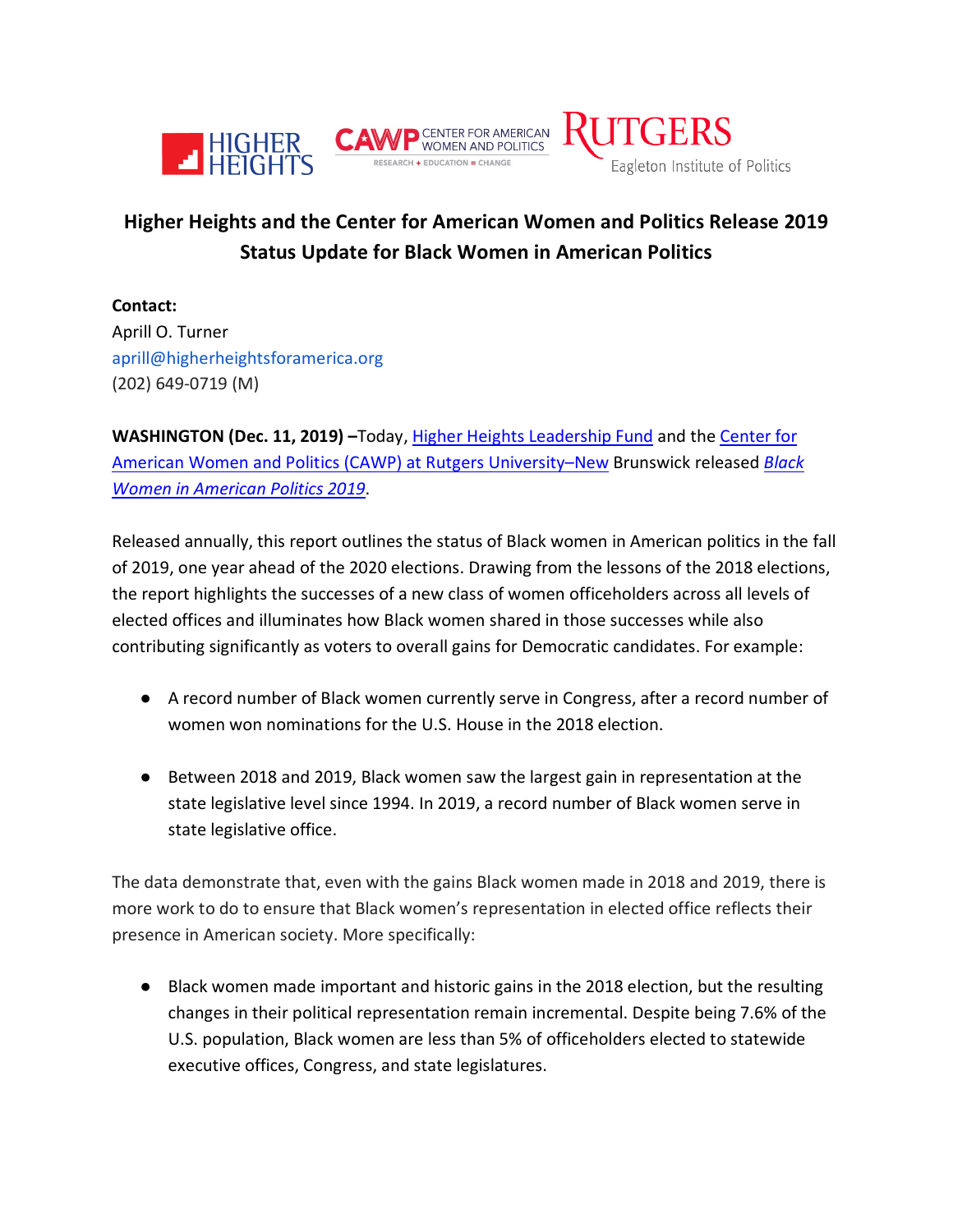● While the number of Black women in statewide elected executive office doubled between 2018 and 2019 (from three to six), Black women remain severely underrepresented as officeholders at the statewide executive level, holding just 1.9% of these positions as of November 2019. Just 15 Black women have ever held statewide elected executive offices, and no Black woman has ever been elected governor despite the first-ever major party nomination of a Black woman for governor in election 2018.

Even where their numbers have increased, there is still vast opportunity for growth in the number of Black women running and winning at all levels of office. These data illuminate that opportunity, in addition to raising questions about what motivates Black women to run and what conditions facilitate or hinder their success. In an election year where offices will be contested at all levels, evaluating the current status and experiences of Black women in American politics is key to promoting progress.

"Black women are a powerful force in the American political system, and their political power is growing and being increasingly recognized for the force it is, said Glynda C. Carr, President and CEO of Higher Heights. "The road to the White House and the road to 2020 will be powered by Black women — both as candidates and voters — and will provide another opportunity for Black women to close the gap between their representation in the population and their power in elected office."

"The 2018 election proved that Black women are electable, and not only among majorityminority electorates," said Kelly Dittmar, CAWP scholar and the update's author. "Both on the campaign trail and at the ballot box, Black women have challenged perceptions of who can or should lead. Our organizations are committed to raising awareness about Black women's political power so that this work can continue."

The report was launched at the National Press Club in Washington, DC with a robust discussion of national political experts, including: **Glynda C. Carr,** *Co-Founder, President and CEO of Higher Heights* ; *Congresswoman Marcia L. Fudge (OH-11)*; **Karen Finney,** *Political Strategist and CNN political commentator*; **Kelly Dittmar,** *Assistant Professor of Political Science at Rutgers University–Camden and Scholar at the Center for American Women and Politics at the Eagleton Institute of Politics*; **Judith Browne Dianis,** *Executive Director, National Office Advancement Project* ; **Melanie Roussell Newman**, *Senior Vice President of Communications and Culture, Planned Parenthood Federation of America and Planned Parenthood Action Fund*; **L. Joy Williams,** *Political Strategist and President of the Brooklyn NAACP*; **Joycelyn Frye**, *Senior Fellow, Center For American Progress* ; **Adrianne Shropshire**, *Executive Director, BlackPAC*; and **Karine Jean Pierre**, *Senior Advisor and National Spokeswoman, MoveOn*. View full video of this discussion on the [Higher Heights Facebook page.](https://www.facebook.com/watch/live/?v=568282887304914)